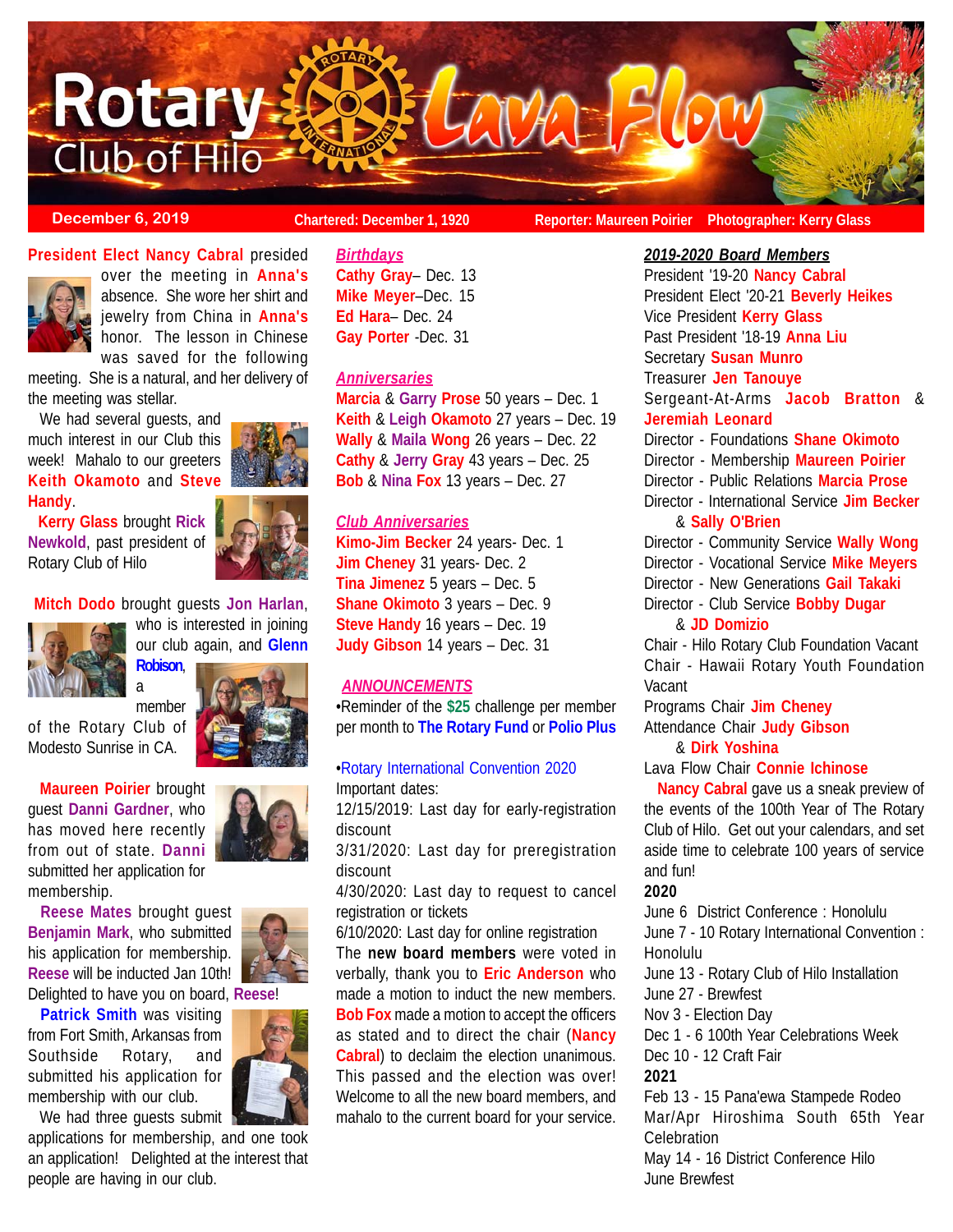## *Birthdays:*

**Cathy Gray** December 13 **Michael Meyer** December 15 **Eddie Hara** December 24 **Gay Porter** December 31

## *Club Anniversary:*

**Kimo-Jim Becker** December 1, 1995 (24) **Jim Cheney** December 1, 1988 (31) **Tina Jimenez** December 5, 2014 (5) **Shane Okimoto** December 9, 2016 (3) **Joshua Countess** December 15, 2017 (2) **Harry Kim** December 16, 2016 (3) **Steve Handy** December 19, 2003 (16) **Judy Gibson** December 31, 2005 (13)

#### *Wedding Anniversary:*

**Marcia & Garry Prose** Dec. 1 (50) **Keith & Leigh Okamoto** Dec. 19 (27) **Ron & Glynnis Dolan** Dec. 22 (46) **Wally & Malia Wong** Dec. 22 (26) **Cathy & Jerry Gray** Dec. 25 (43) **Robert Fox & Nina Buchanan** Dec. 27 (13)

#### *Announcements:*

**Fri. Dec 13 - Treena Breyfogle** Adventures! **Wed. Dec 18 - Social Squad**

*Club Administration* **2019 – 2020**

- President **Anna Liu**
- Past President **Keith Okamoto**
- President Elect **Nancy Cabral**
- Vice President **Mitch Dodo**
- Secretary **Jen Tanouye**
- Treasurer **Corey Kawamoto**
- Sergeant at Arms – **Jacob Bratton**
- Rotary Foundations **Kerry Glass**
- Membership **Maureen Poirier**
- Public Relations **Marcia Prose**
- International Service **Steve Handy Jr.**
- Community Service **Wally Wong**
- Vocational Service **Bobby Dugar**
- Club Service **Shane Okimoto**
- New Generations **Beverley Heikes** • Program Chair – **Mike Meyer**
- Attendance Chair **Judy Gibson**
- Lava Flow Chair **Susan Munro**
- Greeters **Cathy Gray**
- **Foundation Chairpersons:**
- Hilo Rotary Club Foundation **Tim Beatty**
- Hawaii Rotary YouthFoundation **Mitchell Dodo**
- Sunao WadaFoundation **Mitchell Dodo**

### June Rotary Club of Hilo Installation *\$ Happy \$* - \$o many happy today!



 **Charlene Meyers** did an impromptu fundraiser for **Polio Plus**, and actioned off her lovely mugs! Thank you to **Jen Tanonye**, **Keith Okamoto**,

**Jon Harlan**, **Rick Newkold**, and **Nancy Cabral** for participating!



 **Marcia Prose** shared her December newsletters for the Palace, and is still looking for support with the craft fair on Friday and

Saturday to sit at the Rotary Booth.

 **Genie Phillips** is happy to have a real Christmas tree, and her son is visiting in a few days

.... she is happy he will be setting up the tree!

 **Randy Hart** is happy that **Julie Kron** came to visit our club today! She will be back next week as a guest as well. **Randy** also was happy that

**Jon Harlan** knew who the last district governor was from our Rotary Club, many

#### moons ago! **Babe Chillingworth**.

 **Jon Harlan** was happy to be visiting, and is looking to rejoin our club.

**Jim Becker** was happy about his adventures in Asia, and had some wonderful ideas for the 100th year celebration next year that he witnessed on his travels abroad. He was also

delighted that the battery in his Toyota that died was covered under warranty.



 **Eddie Hara** was happy for his one week stay in Japan with two students from Waiakea High School on an exchange program with the **Wada Foundation** which was started

40 years ago with our club and **Rotary Club of Hiroshima South**. He happily donated for the **Wada foundation**, and **Nancy Cabral** donated as well.

 **Rick Newkold** was happy that after his 62nd birthday, he was awarded a 'geezer pass', and

able to enter the National Parks at a discount.

 **Bobby** was happy that **Maureen** joined the Social Squad, and shared about the



upcoming Social Squad event on Wednesday, Dec. 18th 5:30-7:30 pm at The Temple Craft Beer and Wine Bar. **\$10** Donation to Friends of the Children's Justice Center of East Hawaii. Bring your friends, and your happy \$! Social

Squad meets every third Wednesday of the month.

 **Reese** was happy that her daughter went to Japan with **Ed** through the **Wada Foundation** 2 years ago.

 *Our guest speaker* on Friday was **Beckie Marshall**, Program Director for VASH, Visitor Aloha Society of Hawaii Island. This Non-Profit Organization was created



from our very own **Rotary Club of Hilo**! It's mission is *"Caring for visitors touched by adversity."* Referrals are sent to VASH mainly by the police and hospitals. There is currently a VASH Organization on each island, each one is operated separately. Special Mahalo to our members **Nancy Cabral** who for provided overnight, weekend, and month long housing, **Mitch Dodo** for donating goods, and **Jim Cheney** who is on the board. Looking to help? The need is any service or good that would help visitors on the island. 1-2 requests a day, 300-500 a year are made to this organization.

 We appreciate **Kerry Glass** for capturing the Rotarian moments, and **Maureen Poirier** for reporting for the Lava Flow. Thank you **Bob Fox** for ending the meeting with the 4-way test.